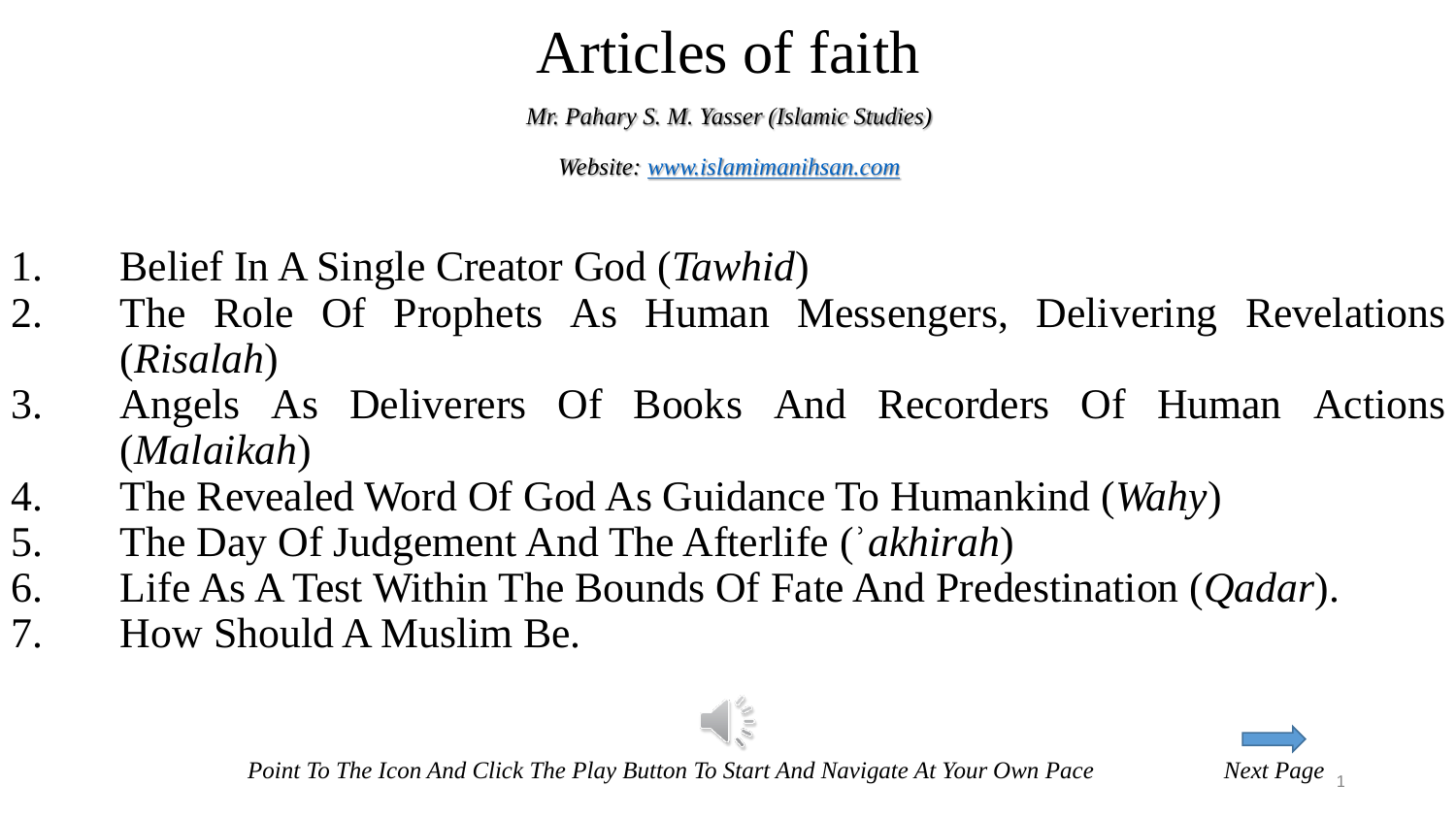*Mr. Pahary S. M. Yasser (Islamic Studies)*

*Website: [www.islamimanihsan.com](http://www.islamimanihsan.com/)*

#### **1. Belief In A Single Creator God (***Tawhid***) (1)**

Imaam At Twahawiy (Ra) (239-321 A.H) Said:

"We Say About Allah's Tawhid (Allah Being Different From The Creation In Every Way) While Believing That Allah Is The One Who Enables Us To Be Obedient- That Allah Is One, Without Any Partners. There Is Nothing Like Him. There Is Nothing That Makes Him Powerless. There Is No God Other Than Him.

He Is The Eternal Without A Beginning And The Everlasting Without End. He Will Never Perish Or Come To An End. Nothing Happens Except What He Wills.

No Delusion Can Conceive Of Him And No Comprehension Can Encompass His Reality. He Is Different From Any Created Being. He Is Alive And Never Dies And He Manages The Entire Creation And Never Sleeps.

He Creates Without His Being In Need For His Creation And Provides For His Creation Without Encountering Any Hardship. He Causes Death With No Fear And Quickens Without Difficulty. He Has Always Existed Having His Attributes Eternally Before Creating The Creation. Bringing Creation Into Existence Did Not Add Anything To His Attributes That Did Not Exist In Eternity.

 $\frac{1}{2}$ 

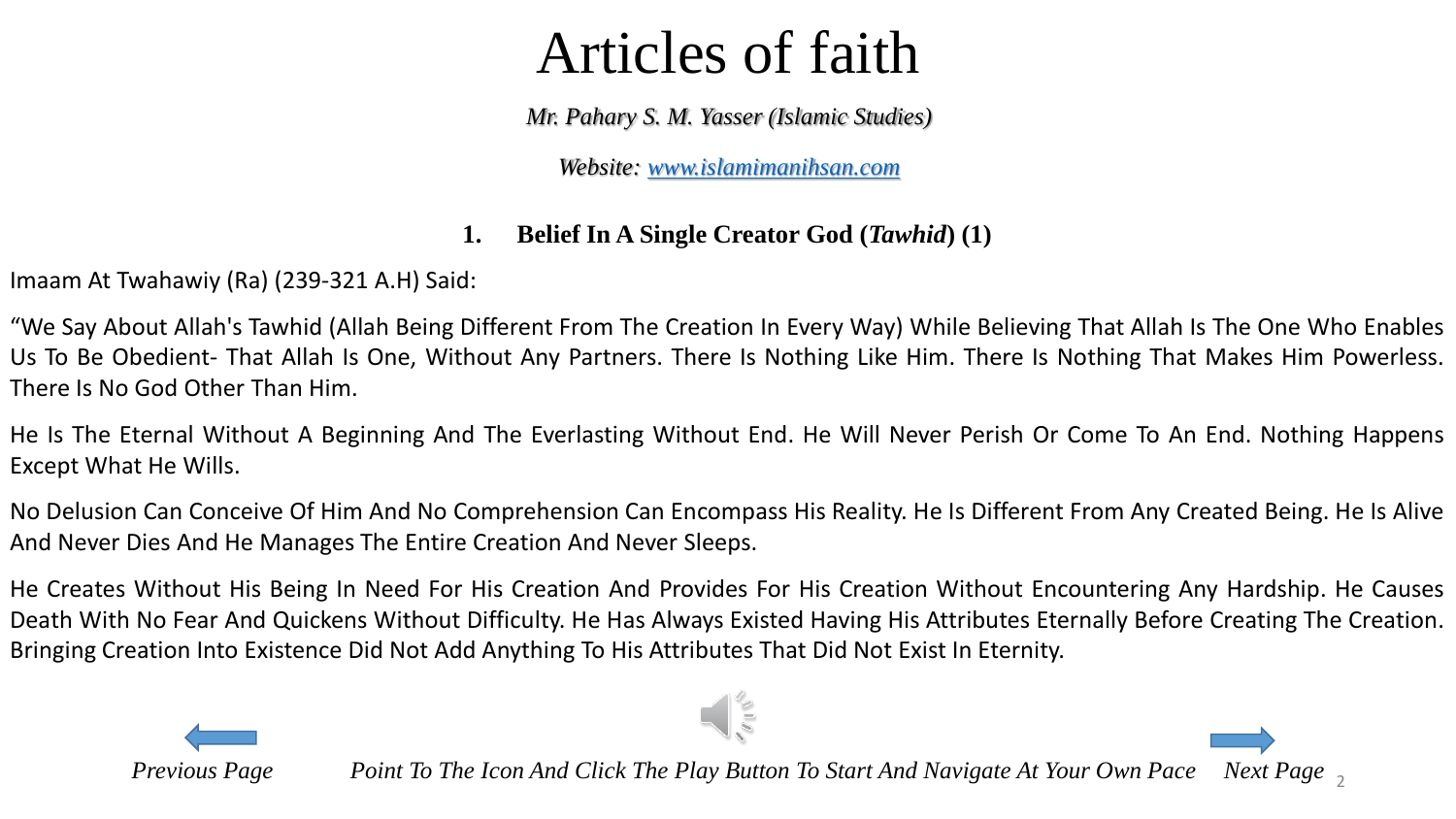*Mr. Pahary S. M. Yasser (Islamic Studies)*

*Website: [www.islamimanihsan.com](http://www.islamimanihsan.com/)*

#### **1. Belief In A Single Creator God (***Tawhid***) (2)**

<span id="page-2-0"></span>Imaam At Twahawiy (Ra) (239-321 A.H) Said:

As He Was, Having His Attributes, In Eternity, So He Will Remain Everlastingly. It Was Not Only After The Act Of Creation That He Is Attributed As The Creator Nor Was It Only By The Act Of Bringing The Creation Into Existence That He Is Attributed As The One Who Made The Creation Begin.

He Was Always The Lord (Owner) Even When The Created Beings Were Nonexistent, And Always The Creator Even When There Was No Creation.

By The Same Analogy That He Is The Bringer To Life Of The Dead, After He Has Brought Them To Life, And Deserves This Name Before Bringing Them To Life, So Too He Deserves The Name Of Creator Before He Has Created Them. This Is Because He Has The Power To Do Everything, Everything Is Dependent On Him, Everything Is Easy For Him, And He Does Not Need Anything.

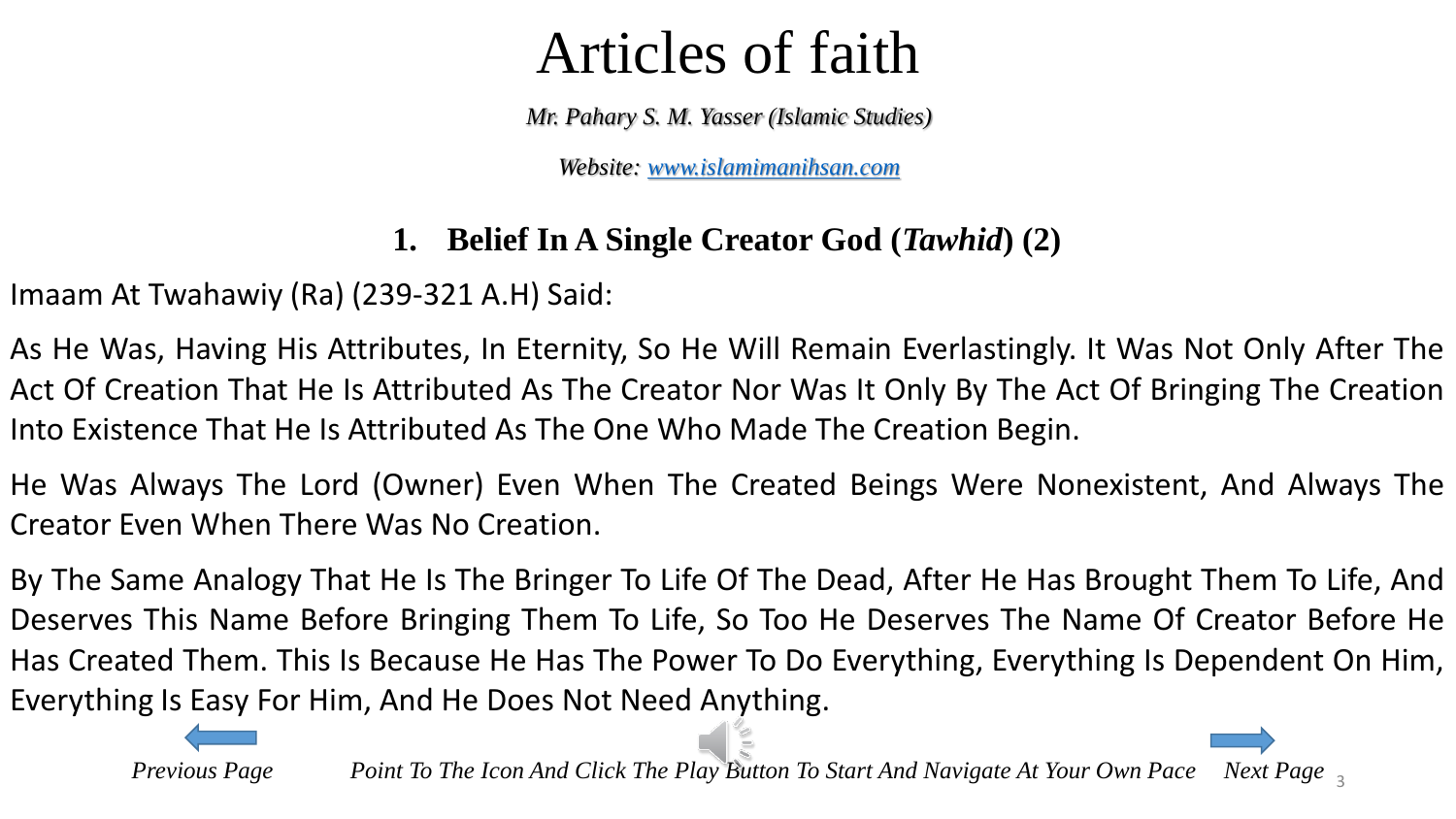*Mr. Pahary S. M. Yasser (Islamic Studies)*

*Website: [www.islamimanihsan.com](http://www.islamimanihsan.com/)*

#### **1. Belief In A Single Creator God (***Tawhid***) (3)**

Imaam At Twahawiy (Ra) (239-321 A.H) Said:

"There Is Nothing Like Him In Any Way And He Is The Hearer, The Seer". [Ash-shura 42:11]

He Created The Creation With His Knowledge. He Gives Guidance To Whoever He Wills, And Protects Them From Sinning, And Keeps Them Healthy In Their Religion And Safe From Harm, Out Of His Generosity; And He Makes Astray Whoever He Wills, And Casts Them Down And Deprives Them His Support, And Afflicts Them, Out Of His Justice.

All Of Them Are Subject To His Will Between Either His Generosity Or His Justice. He Is Exalted Beyond Having Opposites Or Equals. We Believe In All Of This And Are Certain That All Things Come From Him.

Anyone Who Attributes To Allah Attributes In Any Way The Same As A Human Being Has Become An Unbeliever. All Those Who Grasp This Will Take Heed And Refrain From Saying Things Such As The Unbelievers Say, And They Will Know That He, In [His](#page-2-0) Attributes, Is Not Like Human Beings."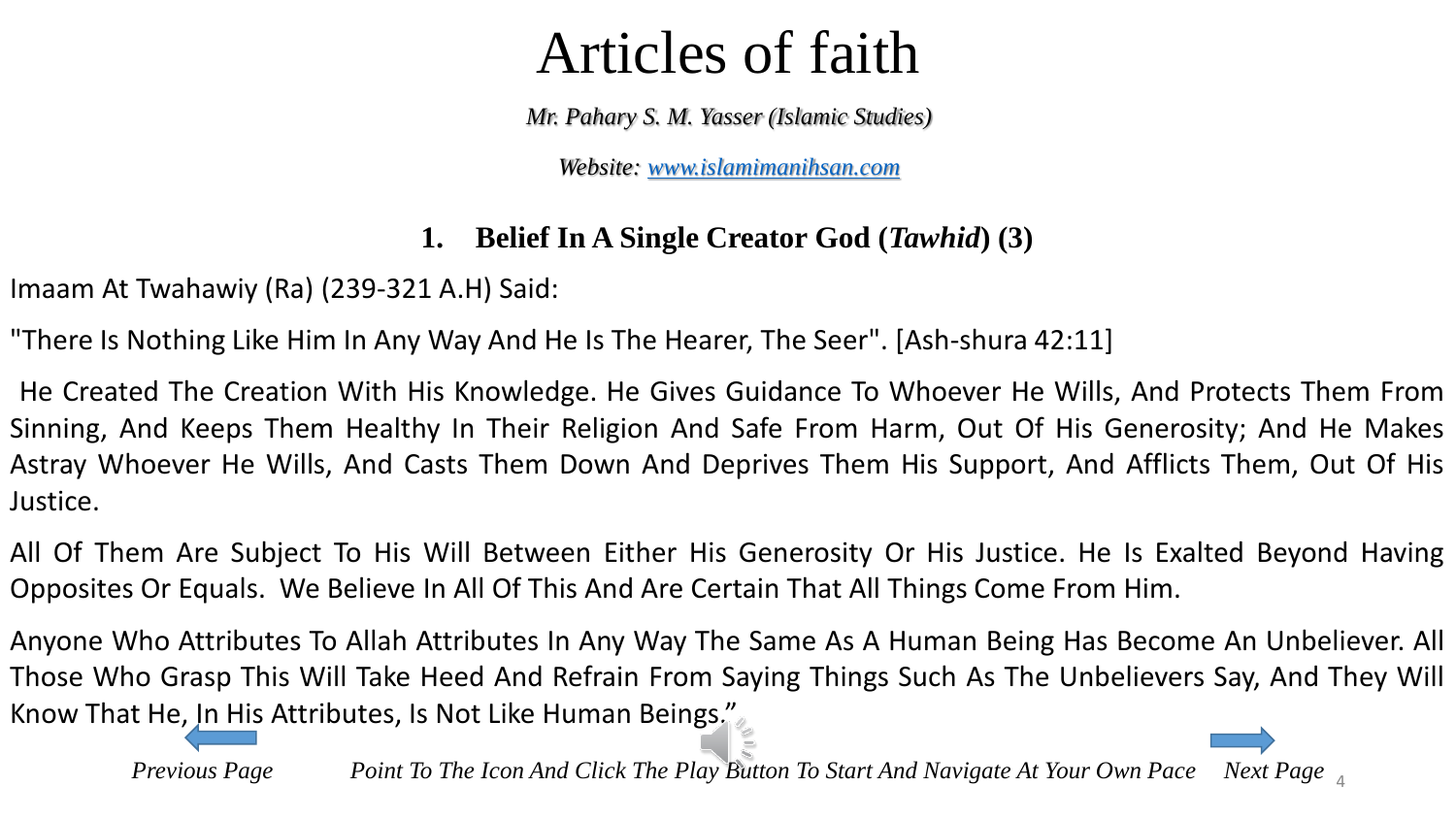*Mr. Pahary S. M. Yasser (Islamic Studies)*

*Website: [www.islamimanihsan.com](http://www.islamimanihsan.com/)*

#### **2. The Role Of Prophets As Human Messengers, Delivering Revelations (***Risalah***)**

Imaam At Twahawiy (Ra) (239-321 A.H) Said:

"And We Are Certain That Muhammad (S) Is His Chosen Servant And Selected Prophet And His Messenger Whom He Highly Accepts. And That He Is The Seal Of The Prophets And The Imam Of The God-fearing And The Most Honored Of All The Messengers And The Beloved (Highly Accepted) Of The Lord Of All The Worlds.

Every Claim To Prophethood After Him Is Falsehood And Deceit. He Is The One Who Has Been Sent To All The Jinn And All Mankind With Truth And Guidance And With Light And Illumination.

We Say With Belief, Acceptance And Submission That Allah Took Ibrahim As A Khalil (A Special Status Of Being Vastly Accepted) And That He Spoke Directly To Musah.

We Believe In The Angels, And The Prophets, And The Books Which Were Revealed To The Messengers, And We Bear Witness That They Were All Following The Manifest Truth."

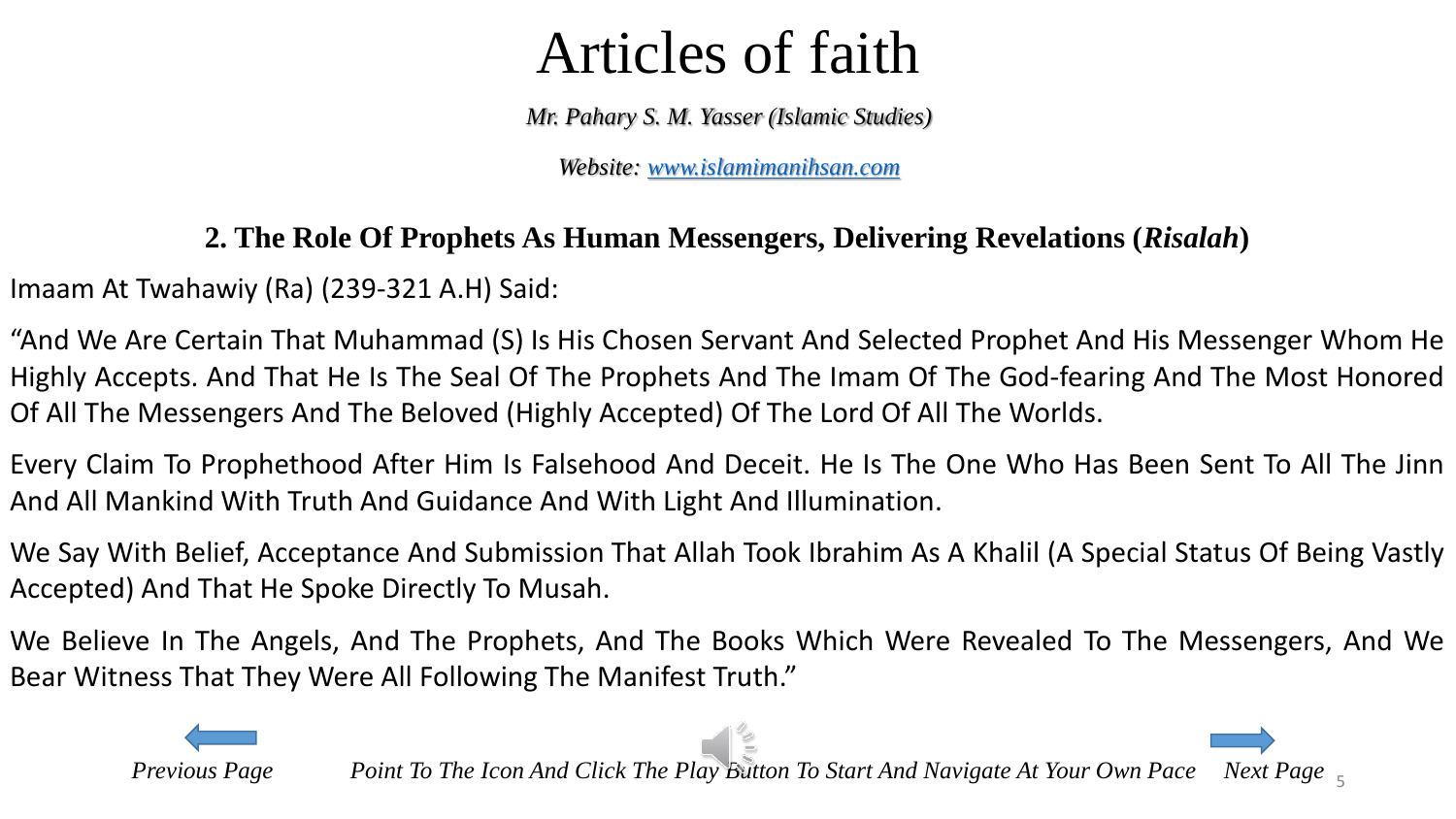*Mr. Pahary S. M. Yasser (Islamic Studies)*

*Website: [www.islamimanihsan.com](http://www.islamimanihsan.com/)*

#### **3. Angels As Deliverers Of Books And Recorders Of Human Actions (***Malaikah***)**

<span id="page-5-0"></span>Imaam At Twahawiy (Ra) (239-321 A.H) Said:

"We Believe In The Angels, And The Prophets, And The Books Which Were Revealed To The Messengers, And We Bear Witness That They Were All Following The Manifest Truth. Belief Consists Of Belief In Allah. His Angels, His Books, His Messengers, The Last Day, And Belief That The Decree - Both The Good Of It And The Evil Of It, The Sweet Of It And The Bitter Or It - Is All From Allah.

We Believe In Kiraman Katibin (The Noble Angels) Who Write Down Our Actions For Allah Has Appointed Them Over Us As Two Guardians.

We Believe In The Angel Of Death Who Is Charged With Taking The Spirits Of All The Worlds.

We Believe In The Punishment In The Grave For Those Who Deserve It, And In The Questioning In The Grave By Munkar And Nakir About One's Lord, One's Religion And One's Prophet, As Has Come Down In The Religious Reports From The Messenger Of Allah (S) And In Reports From The Companions (Ra)."

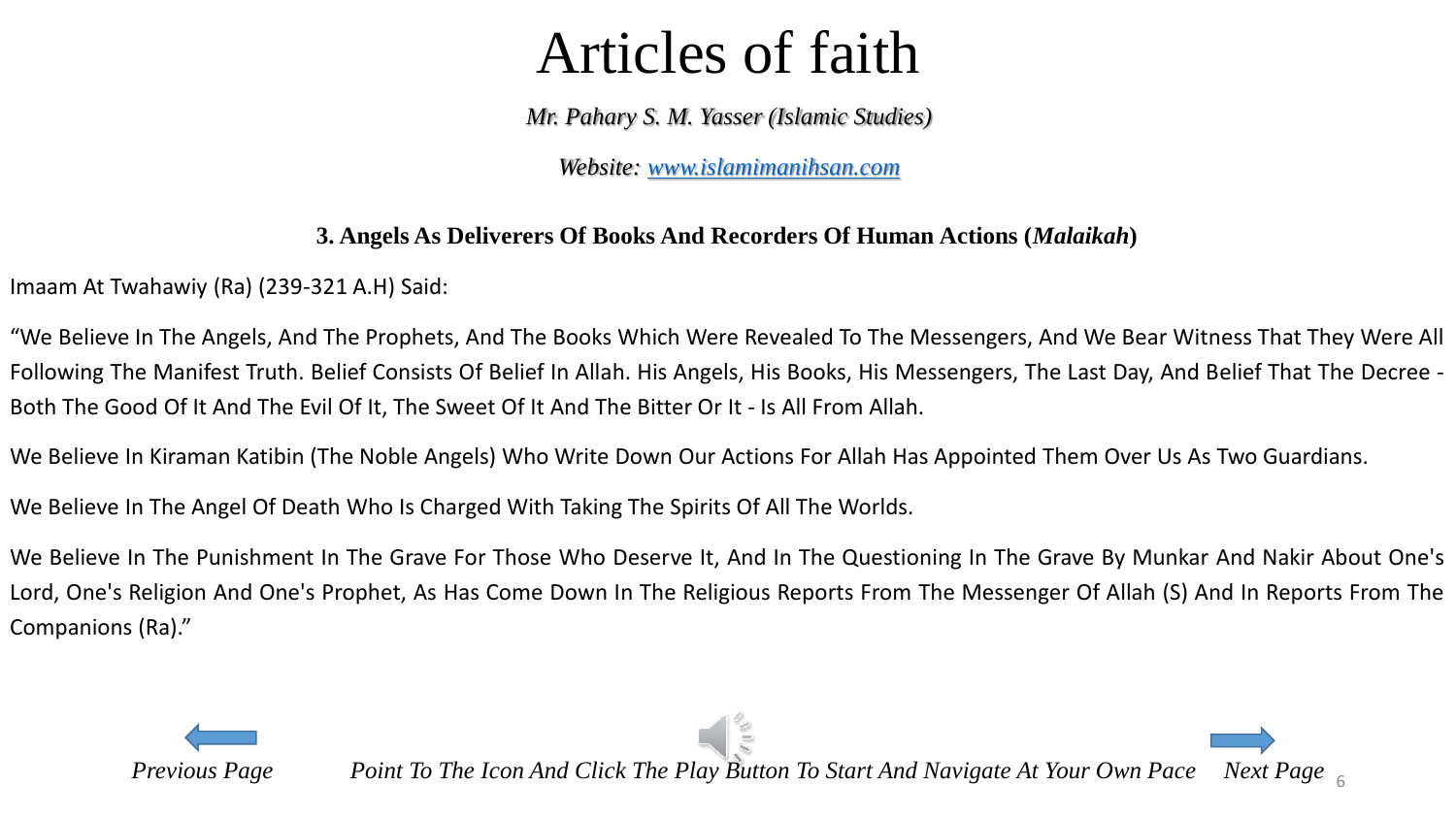*Mr. Pahary S. M. Yasser (Islamic Studies)*

*Website: [www.islamimanihsan.com](http://www.islamimanihsan.com/)*

#### **4. The Revealed Word Of God As Guidance To Humankind (***Wahy***)**

Imaam At Twahawiy (Ra) (239-321 A.H) Said:

"The Qur'an Is The Word Of Allah. The Qur'an Descended From Him But Be Certain The Speech Of Allah Is Without A Manner Of Being. He Sent It Down On His Messenger As Revelation.

The Believers Accept It, As Absolute Truth. They Are Certain That It Is, In Truth, The Word Of Allah.

It Is Not Created, As Is The Speech Of Human Beings. Hence, Anyone Who Hears It And Claims That It Is Human Speech Has Become An Unbeliever.

Allah Warns Him And Censures Him And Threatens Him With Fire When He Says, Exalted Is He:

"I Will Burn Him In The Fire." (74:26)

When Allah Threatens With The Fire Those Who Say:

"This Is Just Human Speech." (74:25)

We Know For C[ertain](#page-5-0) That It Is The Speech Of The Creator Of Mankind And That It Is Totally Unlike The Speech Of [Mankin](#page-7-0)d."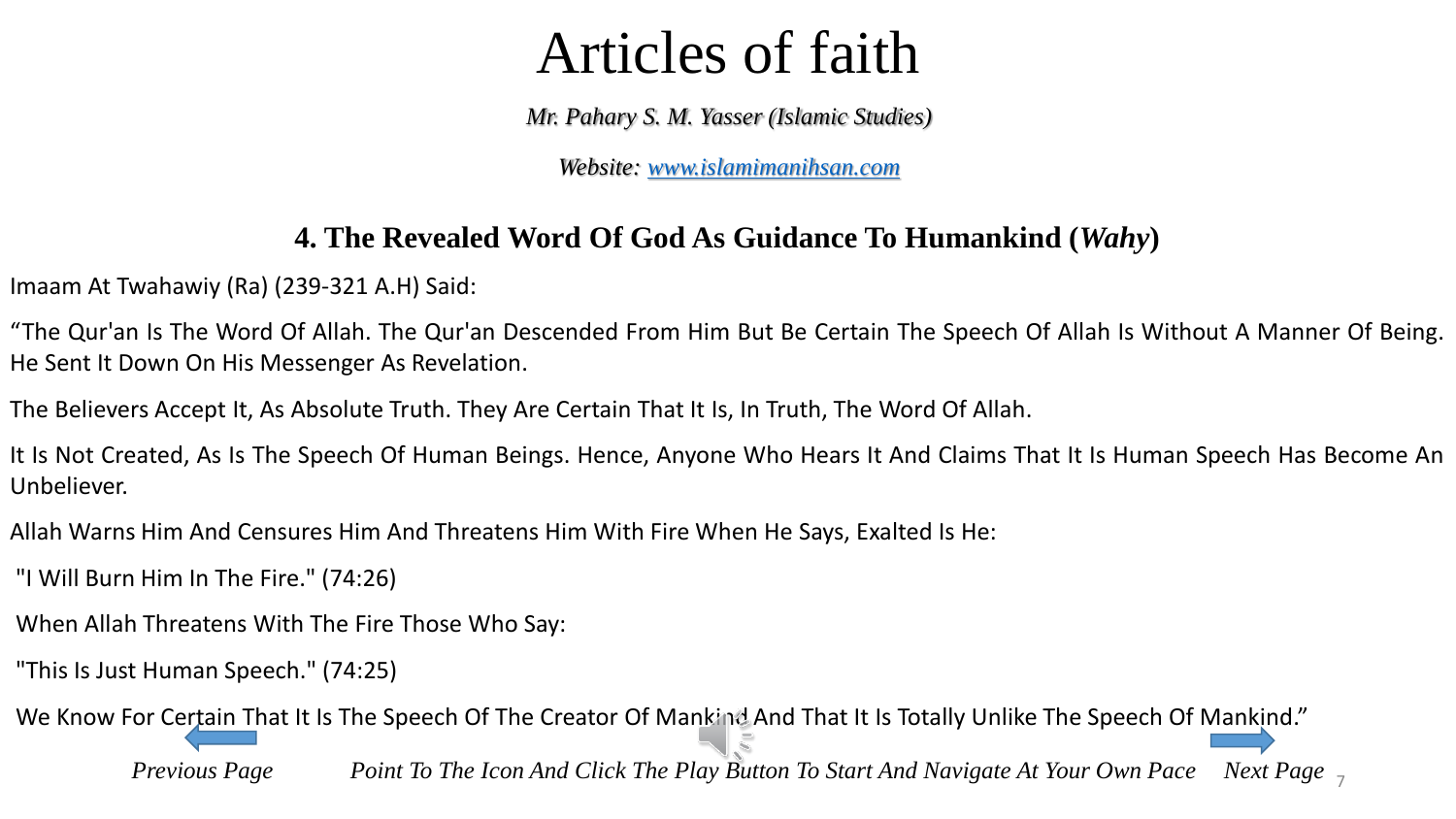*Mr. Pahary S. M. Yasser (Islamic Studies)*

*Website: [www.islamimanihsan.com](http://www.islamimanihsan.com/)*

#### **5. The Day Of Judgement And The Afterlife (ʾ***akhirah***) (1)**

<span id="page-7-0"></span>Imaam At Twahawiy (Ra) (239-321 A.H) Said:

"The Grave Is Either One Of The Meadows Of Paradise Or One Of The Pits Of The Fire. We Believe In Being Brought Back To Life After Death And In Being Recompensed For Our Actions On The Day Of Judgment, And Al-'ard, Having Been Shown Them And Al-hisab, Brought To Account For Them, And Qira'at Al-kitab, Reading The Book, And The Reward Or Punishments And In As-sirat (The Bridge) And Al-mizan (The Balance).

Paradise And Hellfire Are Now Created Things That Never Come To An End And We Believe That Allah Created Them Before The Rest Of Creation And Then Created People To Inhabit Each Of Them. Whoever He Wills Goes To Paradise Out Of His Bounty And Whoever He Wills Goes To Hellfire Through His Justice.

Everybody Acts In Accordance With What Is Destined For Him And Goes Towards What He Has Been Created For. Everything Happens According To Allah's Will, Knowledge, Destining And Decree.

His Will Overpowers All Other Wills And His Decree Overpowers All Stratagems. He Does Whatever He Wills And He Is Never Unjust. He Is Exalted And Clear From Any Evil Or Perdition And He Is Perfect And Clear Of Any Fault Or Flaw.

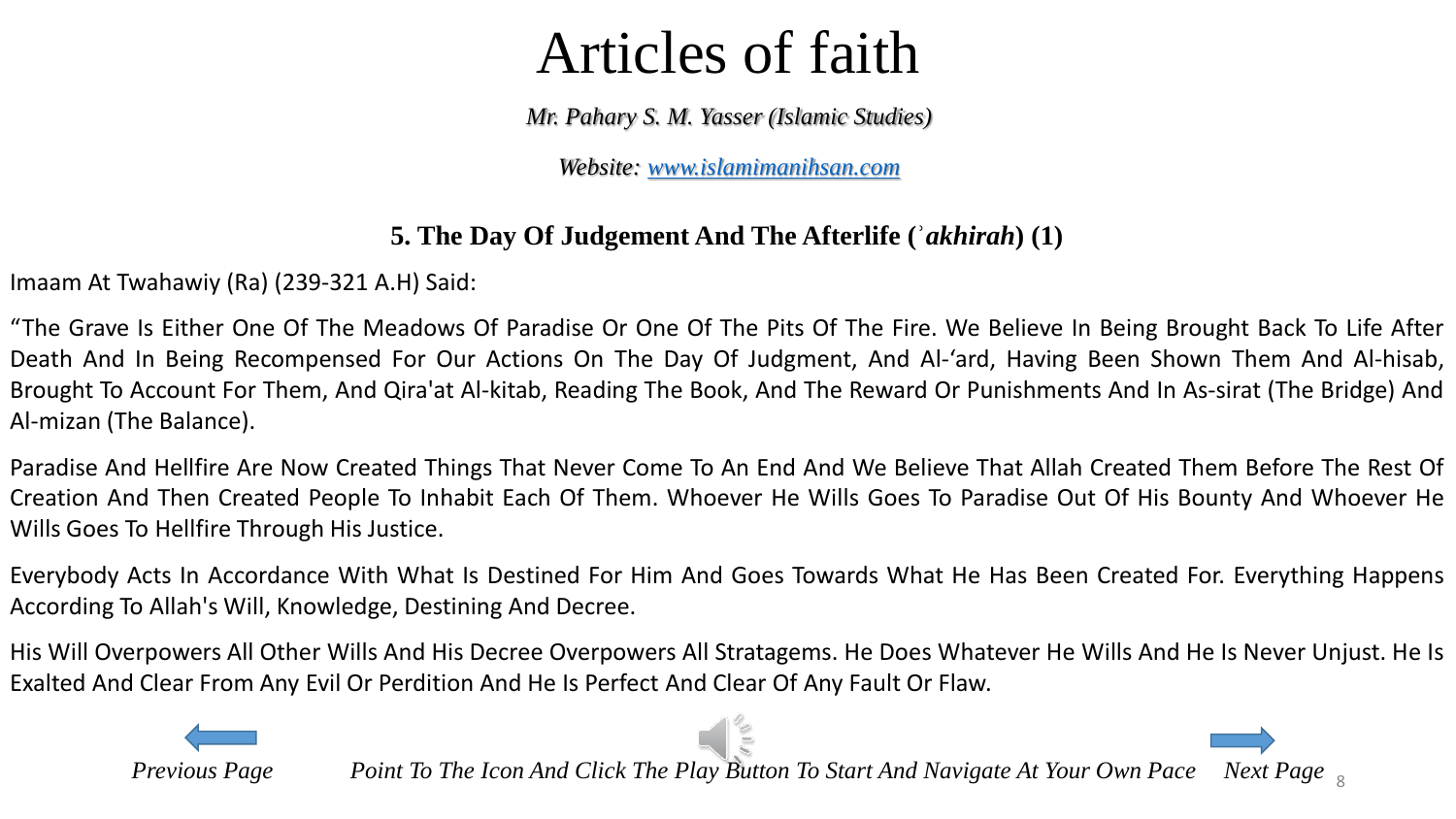*Mr. Pahary S. M. Yasser (Islamic Studies)*

*Website: [www.islamimanihsan.com](http://www.islamimanihsan.com/)*

#### **5. The Day Of Judgement And The Afterlife (ʾ***akhirah***) (2)**

Imaam At Twahawiy (Ra) (239-321 A.H) Said:

"He Will Not Be Asked About What He Does But They Will Be Asked." [Al- Anbiya' 21: 23]

There Is Benefit For Dead People In The Supplication And Alms-giving Of The Living. Allah Responds To People's Supplications And Fulfills Their Needs. Allah Has Absolute Control Over Everything And Nothing Has Any Control Over Him.

Nothing Can Be Independent Of Allah Even For The Blinking Of An Eye, And Whoever Considers Himself Independent Of Allah For The Blinking Of An Eye Is Guilty Of Unbelief And Becomes One Of The People Of Perdition. Allah's Ghadab (Severe Unacceptance By Allah) And Rida (Genuine Acceptance By Allah) Are Not Similar To Any Creature.

The Seeing Of Allah By The People Of Paradise (Al-jannah) Is True, Without Their Vision Being All-encompassing And Without A Manner Of Being. As The Book Of Our Lord Has Expressed It:

"Faces On That Day Radiant, Looking At Their Lord". [Al-qiyamah 75:22- 3]

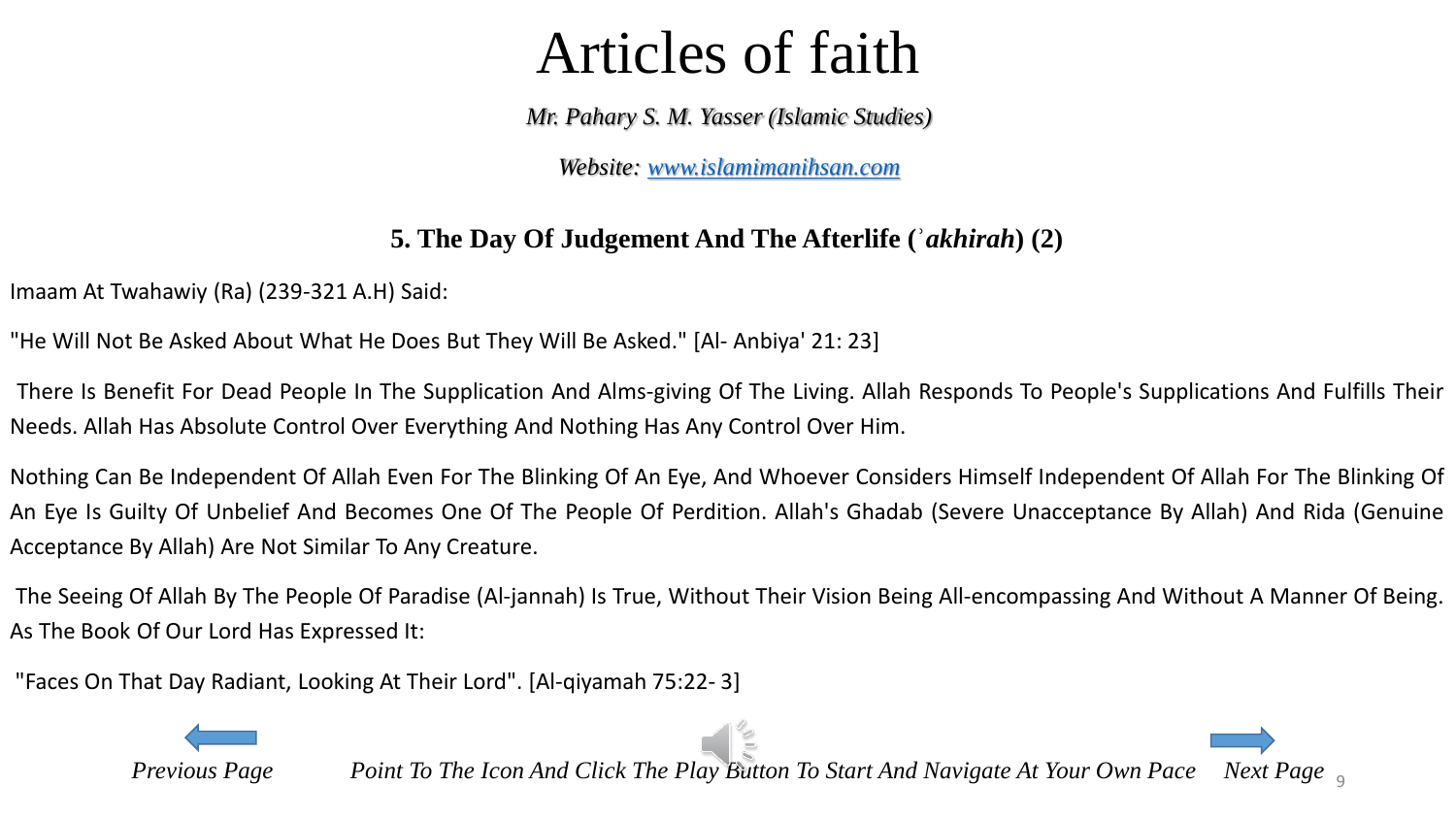*Mr. Pahary S. M. Yasser (Islamic Studies)*

*Website: [www.islamimanihsan.com](http://www.islamimanihsan.com/)*

#### **5. The Day Of Judgement And The Afterlife (ʾ***akhirah***) (3)**

Imaam At Twahawiy (Ra) (239-321 A.H) Said:

The Explanation Of This Is As Allah Knows And Wills. Everything That Has Come Down To Us About This From The Messenger (S) In The Swahih Hadith (Authentic Sayings), Is As He Said And Means What He Intended. We Do Not Delve Into That With Baseless Interpretation According To Our Own Opinions Or Deluding Ourselves By Unsound Inclinations.

No One Is Safe In His Religion Unless He Submits Himself Completely To Allah, The Exalted And Glorified And To His Messenger (S) And Leaves The Knowledge Of Things That Are Ambiguous To The One Who Knows Them.

Al-hawd, (The Basin Which Allah Will Grant The Prophet (S) As A Succor To His Ummah On The Day Of Judgment), Is True.

Ash-shafa'ah, (The Intercession Of The Prophet (S) On The Day Of Judgment, Which He Saved For The Enormous Sinners Of His Ummah), Is True, As Related In The Hadiths.

Al-'arsh (The Throne) And Al-kursiyy (The Chair) Are True. He Is Not In Need Of The Throne And What Is Beneath It. He Encompasses With His Knowledge Everything And Subjugates It, And What He Has Created Is Incapable Of Encompassing Him."

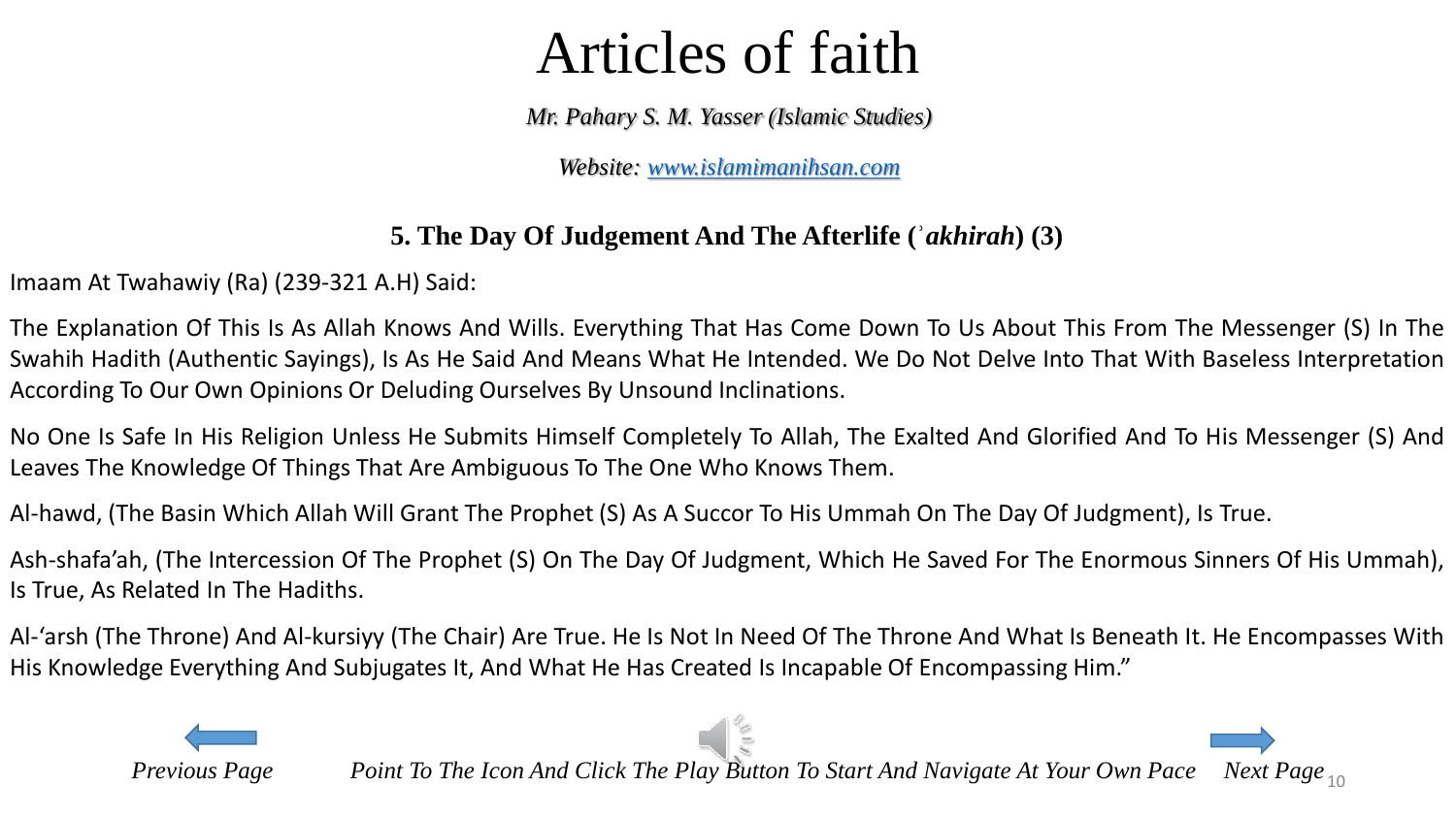*Mr. Pahary S. M. Yasser (Islamic Studies)*

*Website: [www.islamimanihsan.com](http://www.islamimanihsan.com/)*

#### **6. Life As A Test Within The Bounds Of Fate And Predestination (***Qadr***) (1)**

<span id="page-10-0"></span>Imaam At Twahawiy (Ra) (239-321 A.H) Said:

He Destined Destinies For Those He Created. He Appointed To Them Fixed Death Times. Nothing About Them Was Hidden From Him Before He Created Them, And He Knew Everything That They Would Do Before He Created Them. He Ordered Them To Obey Him And Forbade Them To Disobey Him. Everything Happens According To His Decree And Will, And His Will Is Accomplished.

The Only Will That People Have Is What He Wills For Them. What He Wills For Them Happens And What He Does Not Will Does Not Happen. No One Can Ward Off His Destiny Or Put Back His Ruling Or Overpower The Happening Of The Matters He Willed For Them To Happen.

Good And Evil Have Both Been Decreed For People. The Capability At The Time Of Performing A Deed Such As At-tawfiq (The Enabling Of One, By Allah, To Do Acts Of Obedience And Have A Good Ending) Cannot Be Ascribed To A Created Being, Rather It Is Integral With Action And Is Created By Allah At The Time Of Encountering The Deed.

Whereas The Capability Of An Action In Terms Of Having The Necessary Health, And Ability, Being In A Position To Act And Having The Necessary Means, Exists In A Person Before The Action. It Is This Type Of Capability Which Is The Object Of Accountability. Allah The Exalted Says:

"Allah Does Not Charge A Person Except According To His Ability." [Al- Baqarah 2: 286]

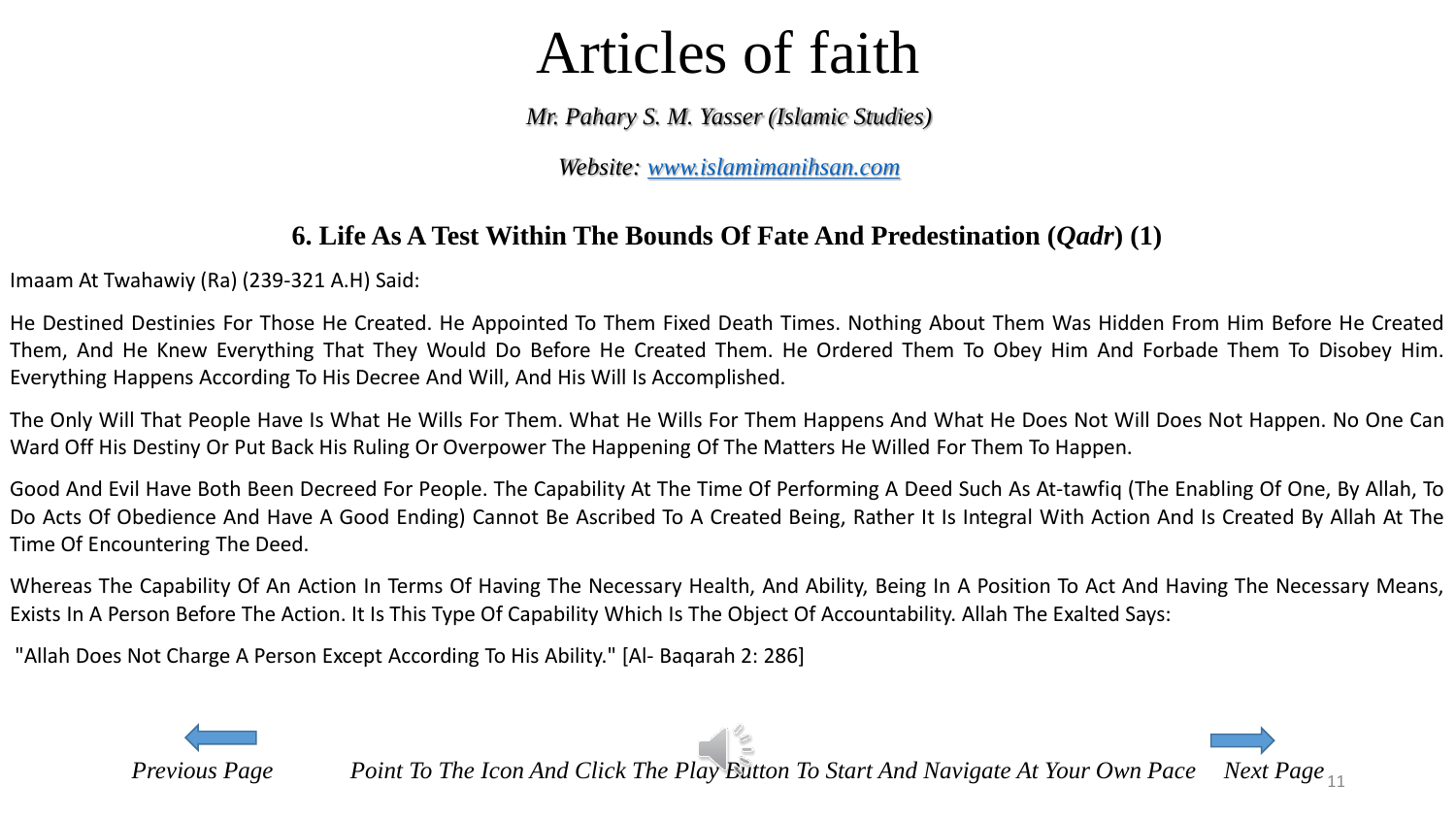*Mr. Pahary S. M. Yasser (Islamic Studies)*

*Website: [www.islamimanihsan.com](http://www.islamimanihsan.com/)*

#### **6. Life As A Test Within The Bounds Of Fate And Predestination (***Qadr***) (2)**

Imaam At Twahawiy (Ra) (239-321 A.H) Said:

People's Actions Are Created By Allah But Acquired By People. Allah, The Exalted, Has Only Charged People With What They Are Able To Do And Others May Only Require Of Them To Do What Allah Has Charged Them To Do. This Is The Explanation Of The Phrase: "There Is No Protection Against Sinning And No Strength To Perform Obedience Except By Allah."

We Add To This That There Is No Evasion Or Way By Which Anyone Can Avoid Or Escape Disobedience To Allah Except With Allah's Protection; Nor Does Anyone Have The Strength To Perform Obedience To Allah Into Practice And Remain Firm In It, Except If Allah Enables Them To Do So.

The Covenant Which Allah Made With Adam And His Offspring Is True. Allah Eternally Knew The Exact Number Of Those Who Would Enter Paradise (Al-jannah) And The Exact Number Of Those Who Would Enter Hellfire (Jahannam). This Number Will Neither Be Increased Nor Decreased. The Same Applies To All Actions Done By People, Which Are Done Exactly As Allah Knew They Would Be Done.

Everyone Is Facilitated To What He Was Created For And It Is The Actions With Which A Man's Life Is Sealed Which Defines His Ending. Those Who Are Fortunate Winners In The Hereafter Are Fortunate By The Destining Of Allah, And Those Who Are Deprived Losers Are Losers By The Destining Of Allah.

The Exact Nature Of The Destining Is Allah's Secret In His Creation, And No Angel Near The Throne, Nor Prophet Sent With A Message, Has Been Given Knowledge Of It. Delving Into It And Reflecting Too Much About It Only Leads To Destruction And Deprivation, And Results In Tyranny. So Be Extremely Careful About Thinking And Reflecting On This Matter Or Letting Doubts About It Assail You, Because Allah Has Kept Knowledge Of The Destining Concealed From Human Beings, And Forbidden For Them To Enquire About It, Saying In His Book …

"He Is Not Asked About [What](#page-10-0) He Does But They Are Asked". [Al-anbiya' 21:23]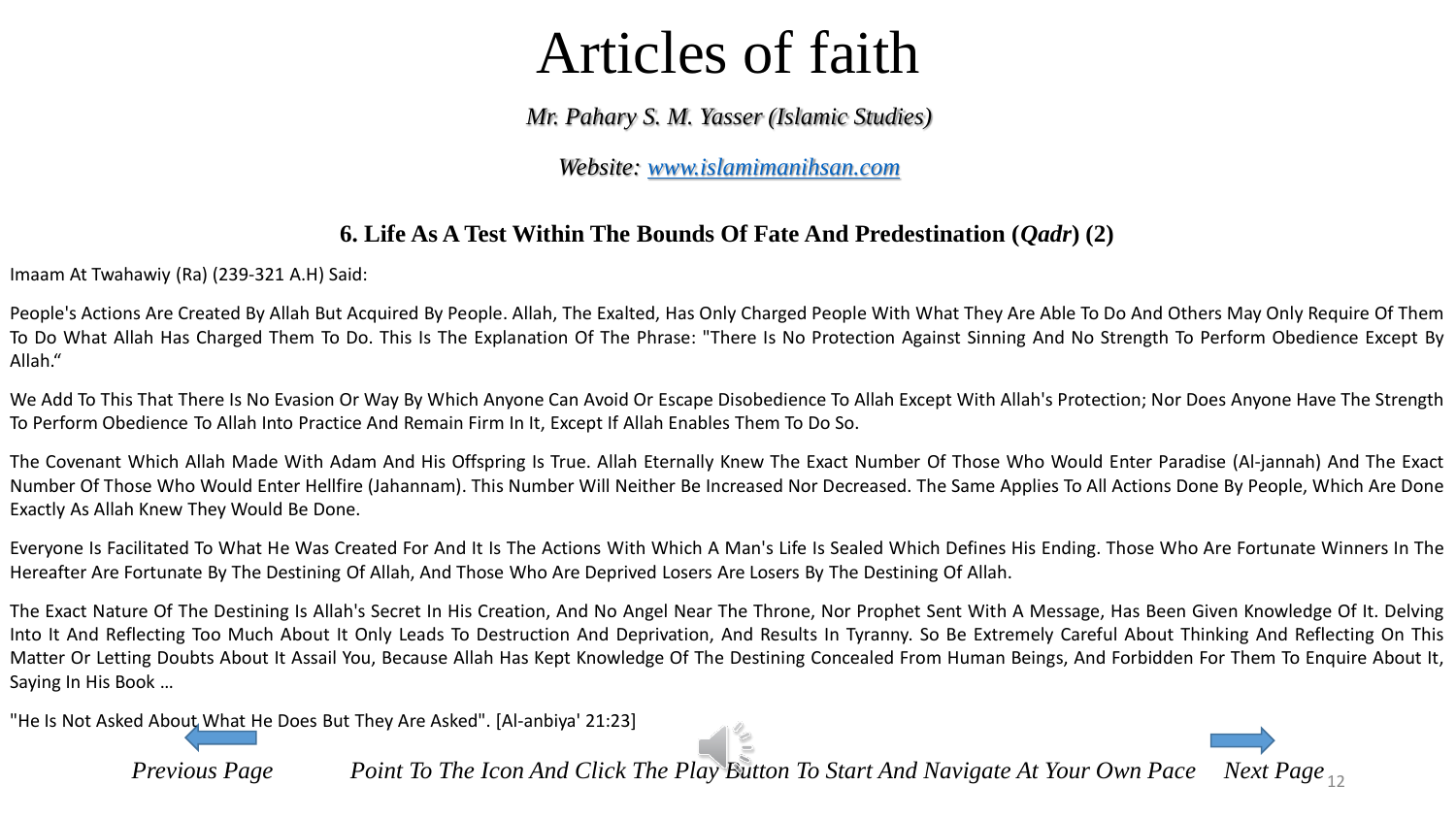*Mr. Pahary S. M. Yasser (Islamic Studies)*

*Website: [www.islamimanihsan.com](http://www.islamimanihsan.com/)*

#### **6. Life As A Test Within The Bounds Of Fate And Predestination (***Qadr***) (3)**

Imaam At Twahawiy (Ra) (239-321 A.H) Said:

So Anyone Who Asks (In Objection): "Why Did Allah Do That?" Has Gone Against The Judgment Of The Book, And Anyone Who Goes Against The Judgment Of The Book Is An Unbeliever. This In Sum Is What Those Of Allah's Awliya (Highly Pious Muslims) With Enlightened Hearts Need To Know And Constitutes The Degree Of Those Firmly Endowed With Knowledge.

For There Are Two Kinds Of Knowledge: Knowledge Which Is Accessible To Created Beings, And Knowledge Which Is Not Accessible To Created Beings. Denying The Knowledge Which Is Accessible Is Disbelief, And Claiming The Knowledge Which Is Inaccessible Is Disbelief. Belief Can Only Be Firm When Accessible Knowledge Is Accepted And Inaccessible Knowledge Is Not Sought After.

We Believe In Al-lawh (The Tablet) And Al-qalam (The Pen) And In Everything Written On It. Even If All Created Beings Were To Gather Together To Make Something Fail To Exist, Whose Existence Allah Had Written On The Tablet, They Would Not Be Able To Do So. And If All Created Beings Were To Gather Together To Make Something Exist Which Allah Had Not Written On It, They Would Not Be Able To Do So. The Pen Has Dried Having Written Down All That Will Be In Existence Until The Day Of Judgment. Whatever Has Missed A Person It Would Have Never Inflicted Him, And Whatever Has Inflicted A Person It Would Have Never Missed Him.

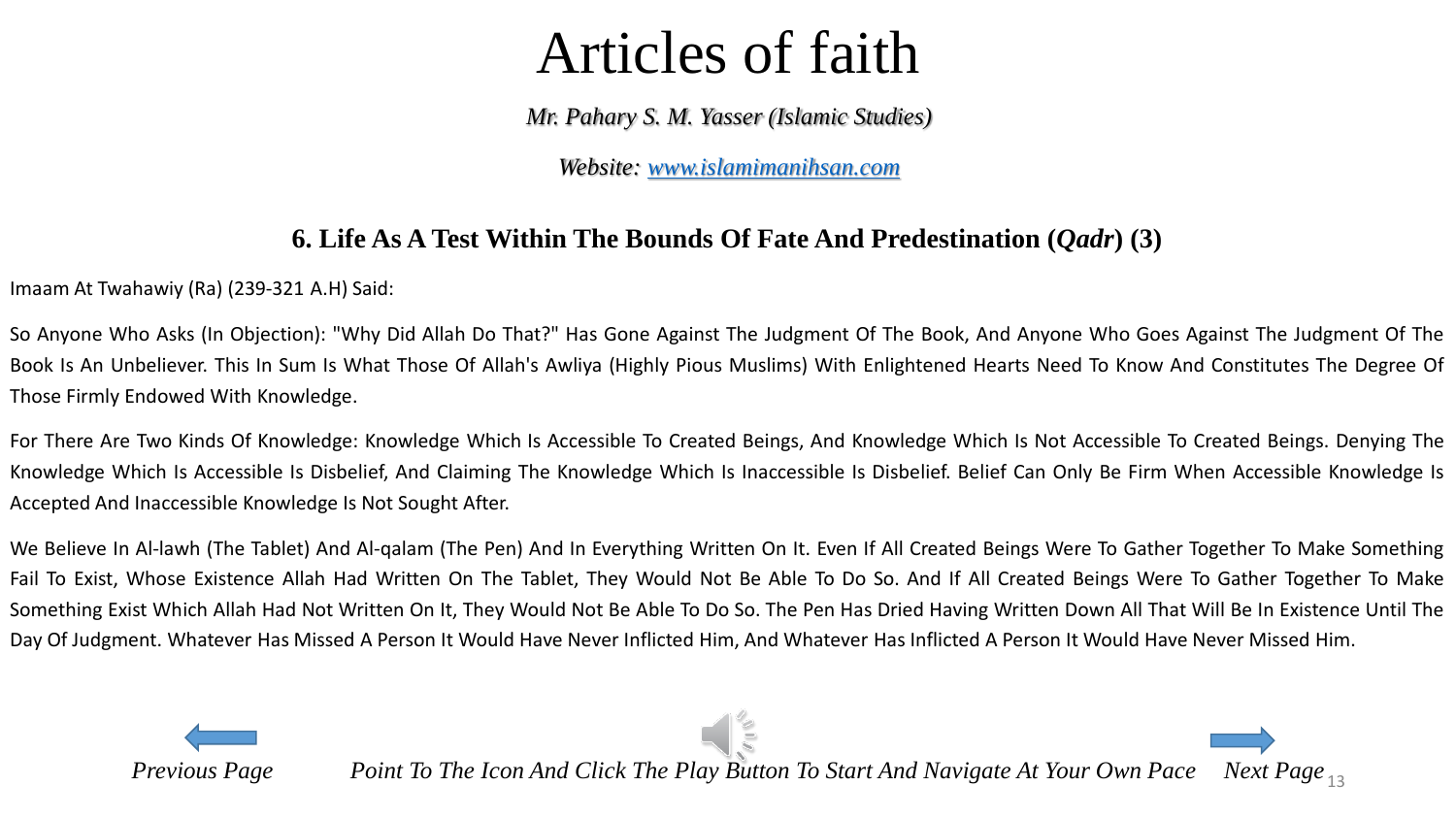*Mr. Pahary S. M. Yasser (Islamic Studies)*

*Website: [www.islamimanihsan.com](http://www.islamimanihsan.com/)*

#### **6. Life As A Test Within The Bounds Of Fate And Predestination (***Qadr***) (4)**

Imaam At Twahawiy (Ra) (239-321 A.H) Said:

It Is Necessary For The Slave To Know That Allah Already Knows Everything That Is Going To Happen In His Creation And Destined It Masterfully And Firmly. There Is Nothing That He Has Created In Either The Heavens Or The Earth That Can Contradict It, Or Add To It, Or Erase It, Or Change It, Or Decrease It, Or Increase It In Any Way. This Is A Fundamental Aspect Of Belief And A Necessary Element Of All Knowledge And Recognition Of Allah's Clearance Of Resembling The Creation, And Of Allah's Lordship. As Allah Says In His Book:

"He Created Everything And Destined It In A Detailed Way." [Al-furqan 25:2]

And He Also Says:

"What Allah Creates Is Always A Decreed Destiny". [Al-ahzab 33:38]

So Woe To Anyone Who Displays Enmity With Allah Concerning The Destiny And Who, With A Sick Heart, Starts Delving Into This Matter. In His Delusory Attempt To Investigate The Unforeseen, He Is Seeking A Secret That Can Never Be Uncovered, And He Ends Up An Evildoer, Telling Nothing But Lies."

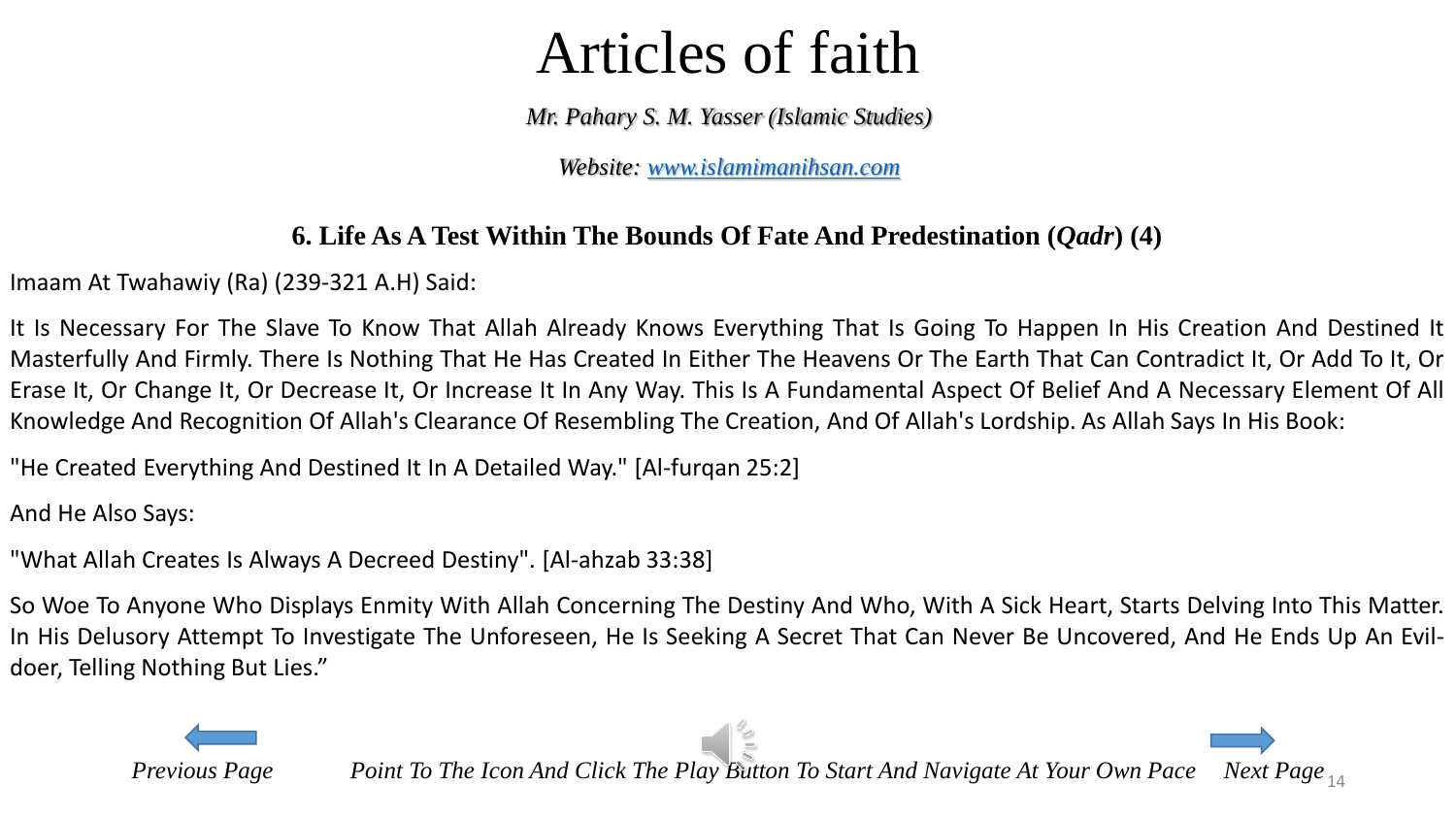*Mr. Pahary S. M. Yasser (Islamic Studies)*

*Website: [www.islamimanihsan.com](http://www.islamimanihsan.com/)*

#### **7. How Should A Muslim Be (1)**

Imaam At Twahawiy (Ra) (239-321 A.H) Said:

"A Man's Islam Is Not Secure Unless It Is Based On Submission And Surrender. Anyone Who Desires To Know The Things That Are Decreed As Not Knowable, And Does Not Content With Surrender, Will Find That His Desire Veils Him From The Pure Clearing Of Allah From Resemblance To The Creation (Tawhid), Clear Knowledge And Correct Belief, And That He Wavers Between Disbelief And Belief, Confirmation And Denial And Acceptance And Rejection. He Will Be Subject To Whisperings And Will Be Lost And Doubtful, Being Neither An Accepting Believer Nor A Denying Rejecter.

Belief Of A Man In The Seeing Of Allah By The People Of The Abode Of Peace (Paradise) Is Not Correct If He Imagines It In His Delusions, Or Interprets It According To His Baseless Own Understanding Since The Baseless Interpretation Of This Seeing Or, Indeed, The Meaning Of Any Of The Matters Which Are In The Realm Of Lordship, Is By Avoiding Its Unfounded Interpretation And Strictly Adhering To The Submission. This Is The Religion Of Muslims.

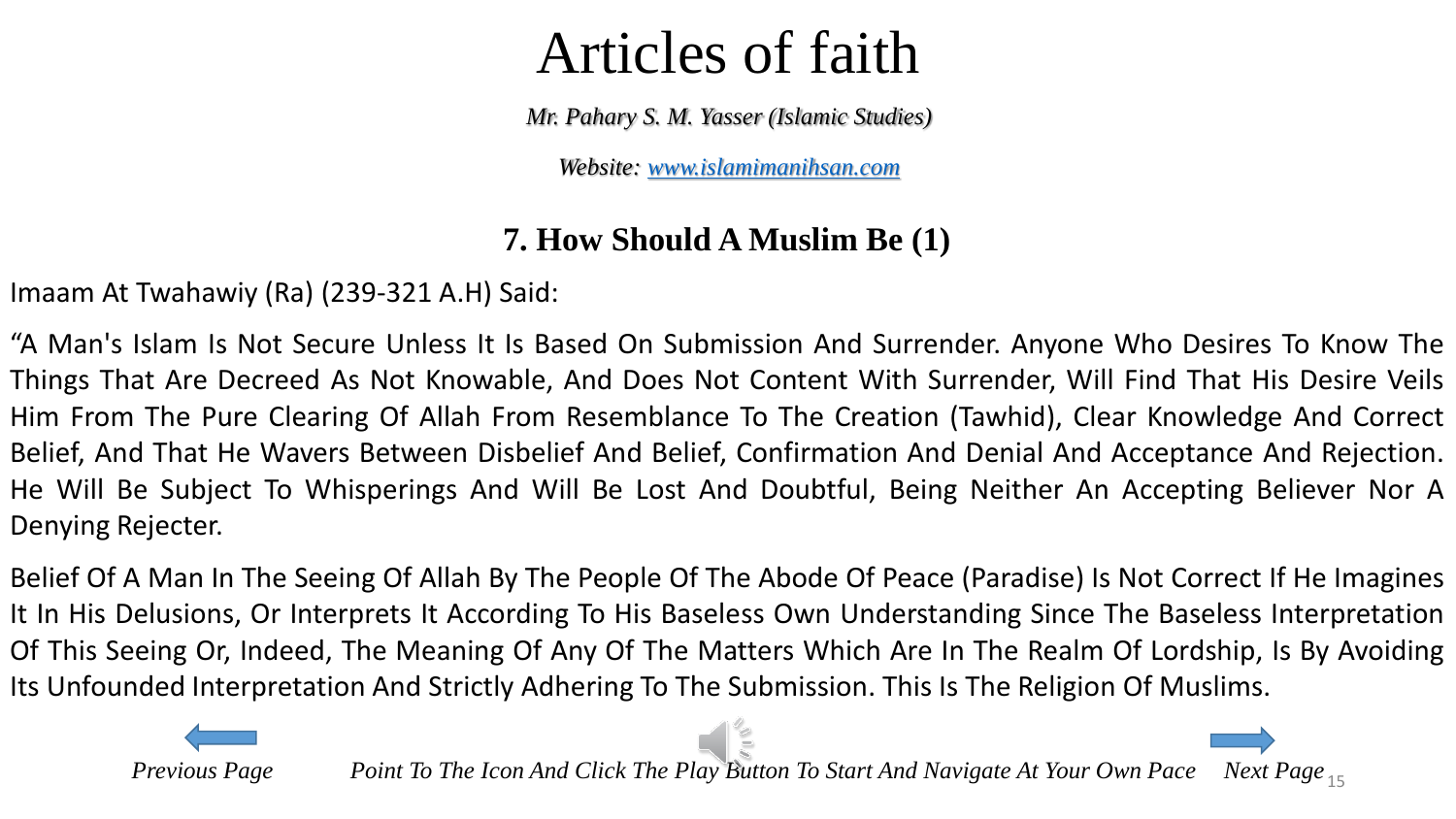*Mr. Pahary S. M. Yasser (Islamic Studies)*

*Website: [www.islamimanihsan.com](http://www.islamimanihsan.com/)*

#### **7. How Should A Muslim Be (2)**

Imaam At Twahawiy (Ra) (239-321 A.H) Said:

Anyone Who Does Not Guard Himself Against Negating The Attributes Of Allah, Or Likening Allah To The Creation, Has Gone Astray And Has Failed To Clear Allah From Non-befitting Attributes, Because Our Lord, The Glorified And The Exalted, Is Attributed With The Attributes Of Oneness And Absolute Exclusivity And No Creation Is In Any Way Like Him. He Is Clear From Having Limits, Boundaries, Sides, Organs Or Limbs. Nor Is He Contained By The Six Directions As All Created Things Are.

We Call The People Of Our Qiblah Muslims And Believers As Long As They Acknowledge What The Prophet (S) Brought, And Accept As True Everything That He Said And Told Us About. We Do Not Enter Into Talk About The Reality Of Allah Nor Do We Allow Vicious Debates With The Believers About The Religion Of Allah. We Do Not Argue About The Qur'an And We Bear Witness That It Is The Speech Of The Lord Of All The Worlds. The Trustworthy Soul (Jibril) Came Down With It And Taught It To The Most Honored Of All The Messengers, Muhammad (S). It Is The Speech Of Allah And No Speech Of Any Created Being Is Comparable To It. We Do Not Say That It Was Created And We Do Not Go Against The Jama'ah Of The Muslims Regarding It.

 $\sqrt{11/2}$ 

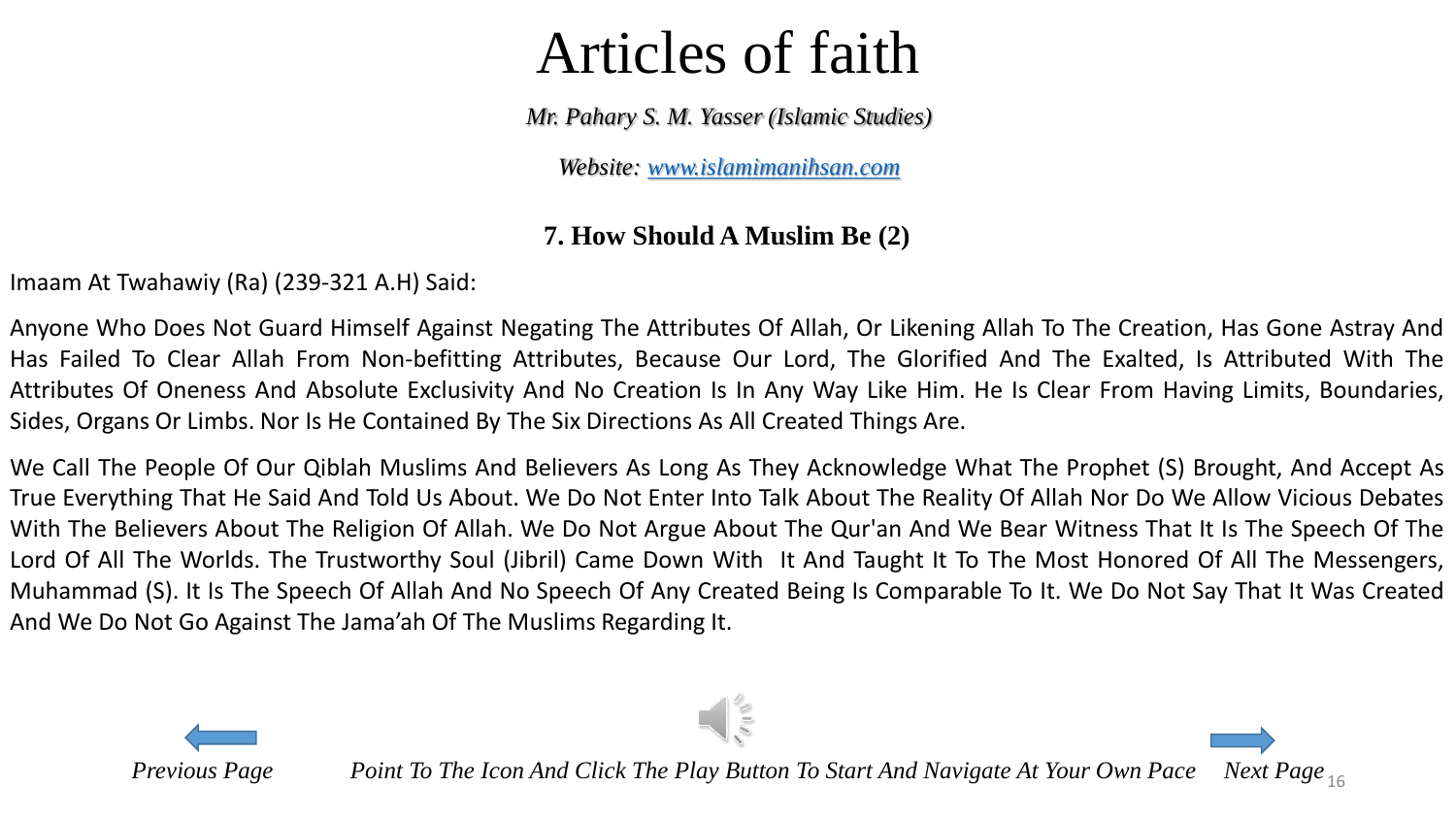*Mr. Pahary S. M. Yasser (Islamic Studies)*

*Website: [www.islamimanihsan.com](http://www.islamimanihsan.com/)*

#### **7. How Should A Muslim Be (3)**

Imaam At Twahawiy (Ra) (239-321 A.H) Said:

We Do Not Consider Any Of The People Of Our Qiblah To Be Unbelievers Because Of Any Sin They Have Done, As Long As They Do Not Consider That Sin To Have Been Lawful. Nor Do We Say That The Sin Of A Man, As Long As He Is A Believer, Does Not Have A Harmful Effect On Him. We Hope That Allah Will Pardon The People Of Right Action Among The Believers And Grant Them Entrance Into Paradise Through His Mercy, But We Cannot Be Certain Of What They Conceal Genuinely, And Thus We Cannot Bear Witness That They Will Be In Paradise. We Ask Forgiveness For The People Of Wrong Action Among The Believers And, Although We Are Afraid For Them, We Do Not Hold Them In Despair Of The Mercy Of Allah.

Certainty And Despair Of The Mercy Of Allah Both Remove One From The Religion, But The Path Of Truth For The People Of The Qiblah Lies Between The Two (A Person Must Fear And Be Conscious Of Allah's Reckoning As Well As Be Hopeful Of Allah's Mercy). A Person Does Not Step Out Of Belief Except By Denouncing What Brought Him Into It. Belief Consists Of Affirmation By The Tongue And Acceptance By The Heart. And The Whole Of What Is Sahih (Authentic) From The Prophet (S) Regarding The Laws Of The Religion And Its Interpretation Is True. Belief Is, At Base, The Same For Everyone, But The Superiority Of Some Over Others In It Is Due To Their Piety And Fear Of Allah, Their Opposition To Their Desires, And Their Choosing What Is More Acceptable To Allah. All The Complete Believers Are Awliya Of Allah And The Noblest Of Them In The Sight Of Allah Are Those Who Are The Most Obedient And Who Most Closely Follow The Qur'an.

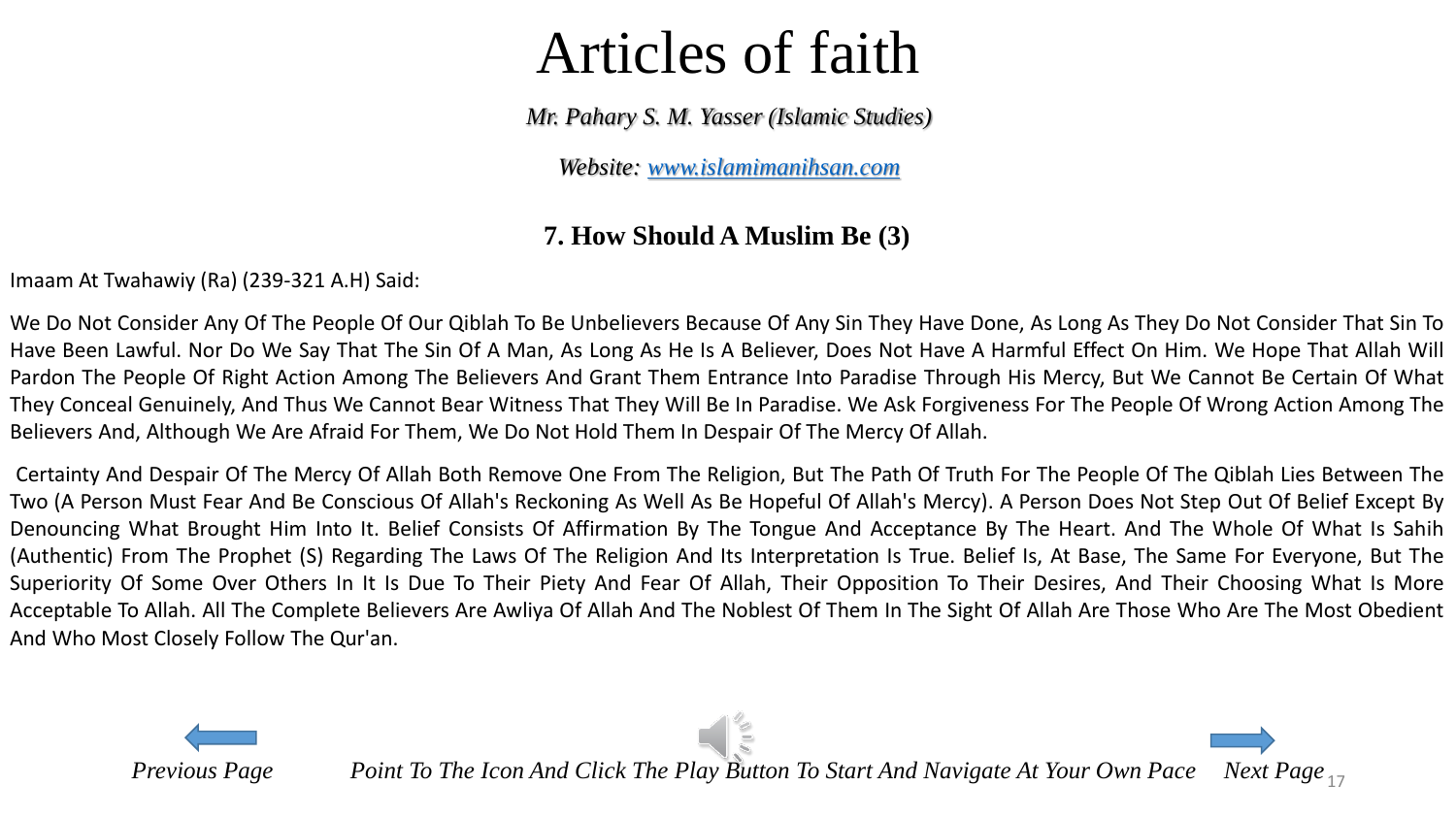*Mr. Pahary S. M. Yasser (Islamic Studies)*

*Website: [www.islamimanihsan.com](http://www.islamimanihsan.com/)*

#### **7. How Should A Muslim Be (4)**

Imaam At Twahawiy (Ra) (239-321 A.H) Said:

Belief Consists Of Belief In Allah. His Angels, His Books, His Messengers, The Last Day, And Belief That The Destiny - Both The Good Of It And The Evil Of It, The Sweet Of It And The Bitter Or It - Is All From Allah. We Believe In All These Things. We Do Not Make Any Distinction Between Any Of The Messengers, We Accept As True What All Of Them Brought. Those Of The Ummah Of Muhammad (S) Who Have Committed Enormous Sins Will Not Be In The Fire Forever, Provided They Die And Submit Before Allah As Believers Affirming His Oneness Even If They Have Not Repented. They Are Subject To His Will And Judgment. If He Wills, He Will Forgive Them And Pardon Them Out Of His Generosity, As Is Mentioned In The Qur'an When He Says:

"And He Forgives Anything Less Than That (Shirk) To Whoever He Wills" [An-nisa' 4: 116]

And If He Wills, He Will Punish Them In The Fire Out Of His Justice And Then Bring Them Out Of The Fire Through His Mercy, And For The Intercession Of Those Who Were Obedient To Him, And Send Them To Paradise. This Is Because Allah Is The Protector Of Those Who Properly Know Him And Will Not Treat Them In The Next World In The Same Way As He Treats Those Who Deny Him And Who Are Bereft Of His Guidance And Have Failed To Obtain His Protection.

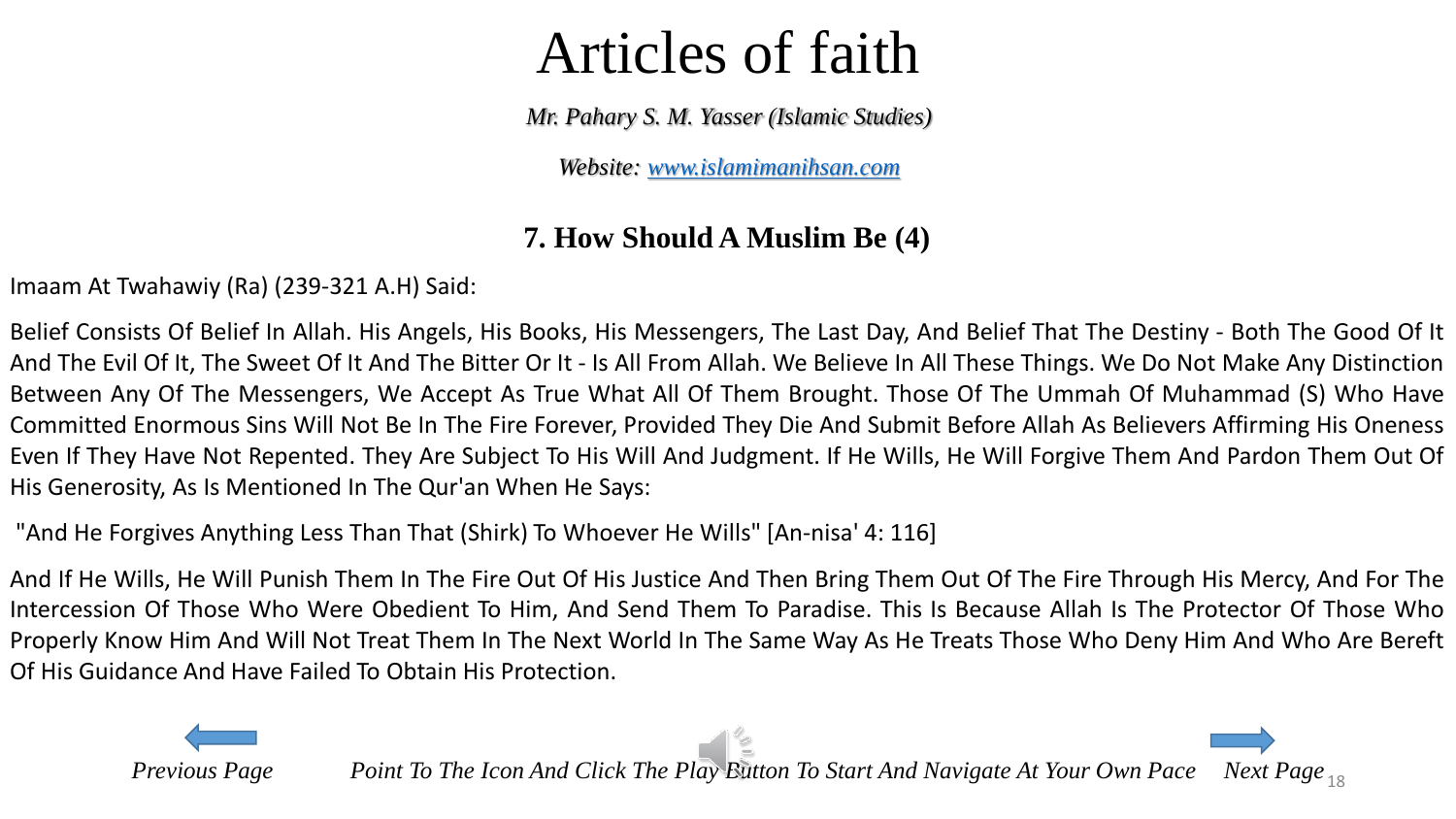*Mr. Pahary S. M. Yasser (Islamic Studies)*

*Website: [www.islamimanihsan.com](http://www.islamimanihsan.com/)*

#### **7. How Should A Muslim Be (5)**

<span id="page-18-0"></span>Imaam At Twahawiy (Ra) (239-321 A.H) Said:

We Agree With Doing The Prayer Behind Any Of The People Of The Qiblah Whether Right-acting Or Wrong-acting, And Doing The Funeral Prayer Over Any Of Them When They Die. We Do Not Say That Any Of Them Will Categorically Go To Either Paradise Or The Fire, And We Do Not Accuse Any Of Them Of Kufr (Disbelief), Shirk (Associating Partners With Allah), Or Nifaq (Hypocrisy), As Long As They Have Not Openly Demonstrated Any Of Those Things. We Leave Their Secrets To Allah. We Do Not Agree With Killing Any Of The Ummah Of Muhammad (S) Unless Death Penalty Is Their Due Punishment Under The Law.

We Do Not Recognize Rebellion Against Our Imam Or Those In Charge Of Our Affairs Even If They Are Unjust, Nor Do We Wish Evil On Them, Nor Do We Withdraw From Following Them. We Hold That Obedience To Them Is Part Of Obedience To Allah, The Glorified, And Therefore Obligatory As Long As They Do Not Order To Commit Sins. We Pray For Their Right Guidance And Pardon From Their Wrongs. We Follow The Sunnah Of The Prophet (S) And The Jama'ah Of The Muslims, And Avoid Deviation, Differences And Divisions. We Love The People Of Justice And Trustworthiness, And Hate The People Of Injustice And Treachery. When Our Knowledge About Something Is Unclear, We Say: "Allah Knows Best". We Agree With Wet Wiping Over The Foot Gear (Khuff) Whether On A Journey Or In Dwelling Places, Just As Has Come In The Religious Reports. Pilgrimage (Hajj) And Struggle Under The Leadership Of Those In Charge Of The Muslims, Whether They Are Right Or Wrong-acting, Are Continuing Obligations Until The Last Hour Comes. Nothing Can Annul Or Controvert Them.